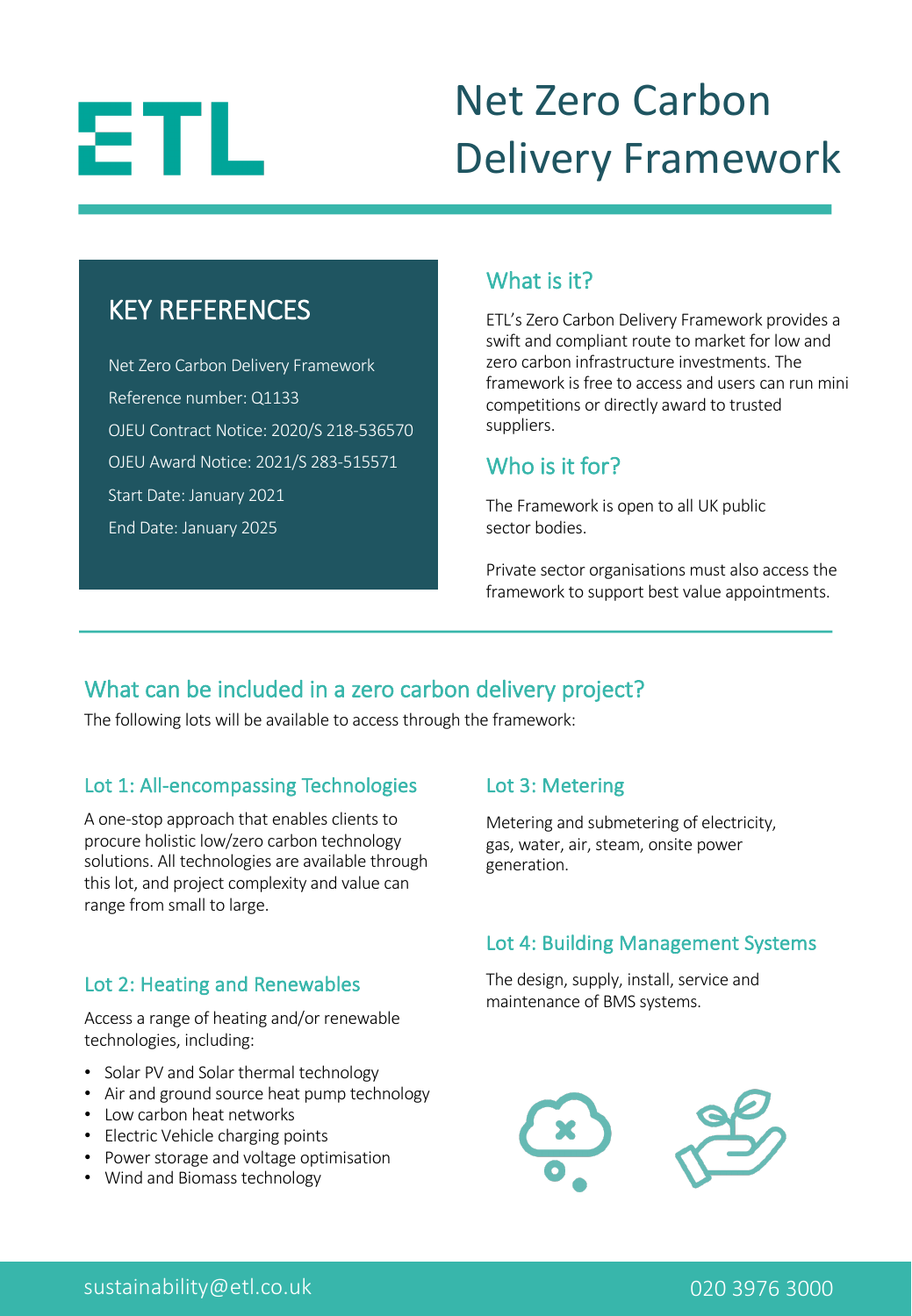# ЕTL

# Net Zero Carbon Delivery Framework

ETL's Net Zero Carbon Delivery Framework fosters flexibility to enable our clients to shape projects to specific requirements.

Built on a strong foundation of project experience, ETL's procurement frameworks deliver:

- Value for money
- § Speed to savings
- Zero carbon technologies
- **Efficient use of public funds**
- Legal and procurement compliance
- **Accountability**
- § Transparent and fair selection of suppliers
- End-to-end support from the ETL team



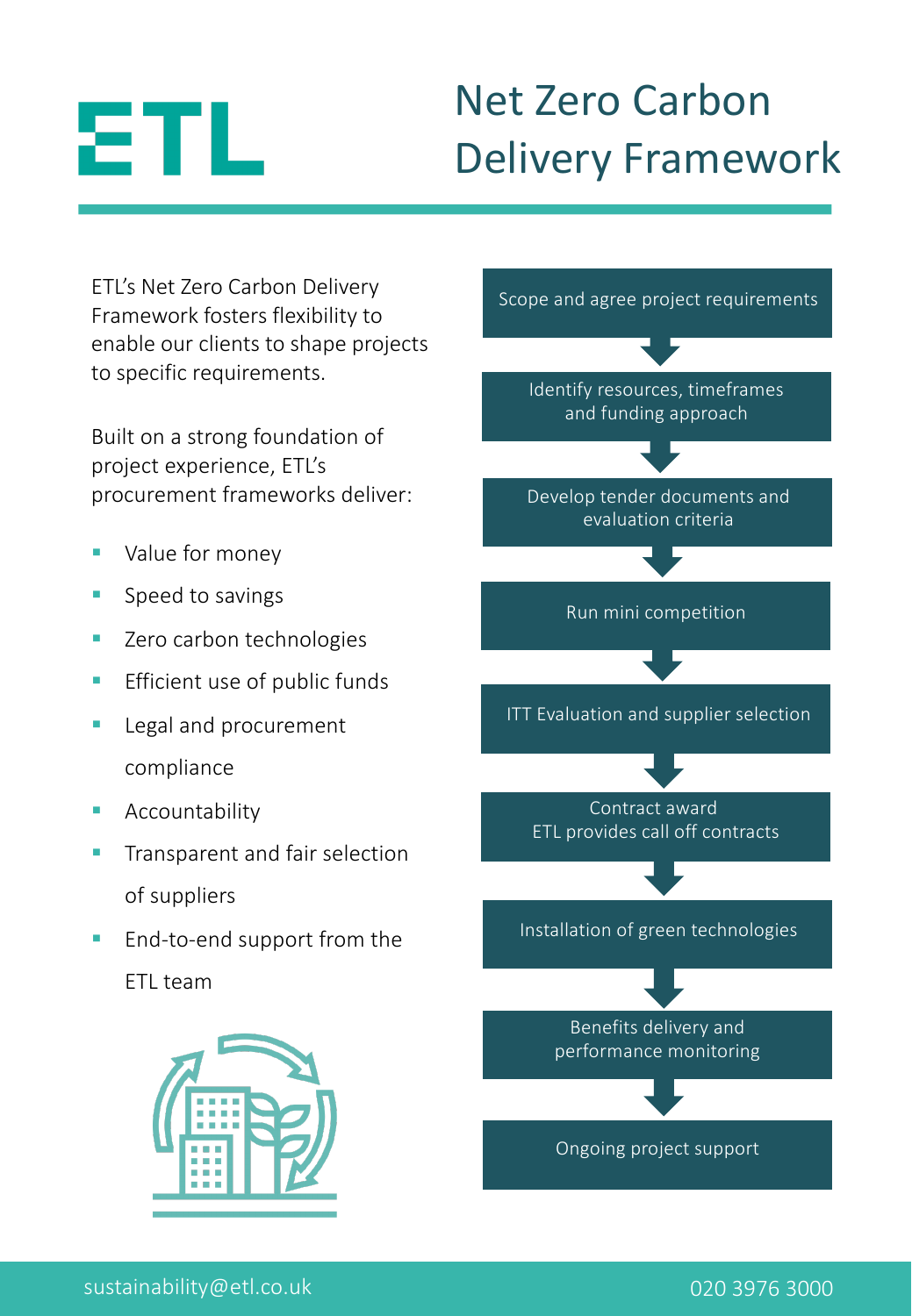

What are the benefits?

## Net Zero Carbon Delivery Framework

### Through our Net Zero Carbon Delivery Framework, public sector bodies can: PROGRESS NET ZERO PROGRAMMES DELIVER ENERGY EFFICIENT IMPROVEMENTS DELIVER COST SAVINGS ACHIEVE CARBON REDUCTION TARGETS specialists management support options ■ FPC Framework (reference number: Q0914) ■ LED Lighting Framework (reference number: Q0967) ■ Battery Storage Framework (reference number: Q0956) § Strategic Sustainability – Green Additional ETL services:

- planning, travel planning, sustainable design and heat decarbonisation planning.
- Funding Support Specialist Salix funding support

### Why the ETL framework?

### Project Support

- § Project management from sustainability
- **Supplier and client relationship**
- Call off contracts provided with ETL

#### Flexible Approach

- Direct award and mini-competition
- Flexible funding options and support with grant and loan applications

#### Fully Public Sector Compliant

- **Pre-qualified experienced supply chain**
- Swift route to market

#### Specification Support

■ Support with specification and tender documentation to ensure key procurement and technology considerations integrated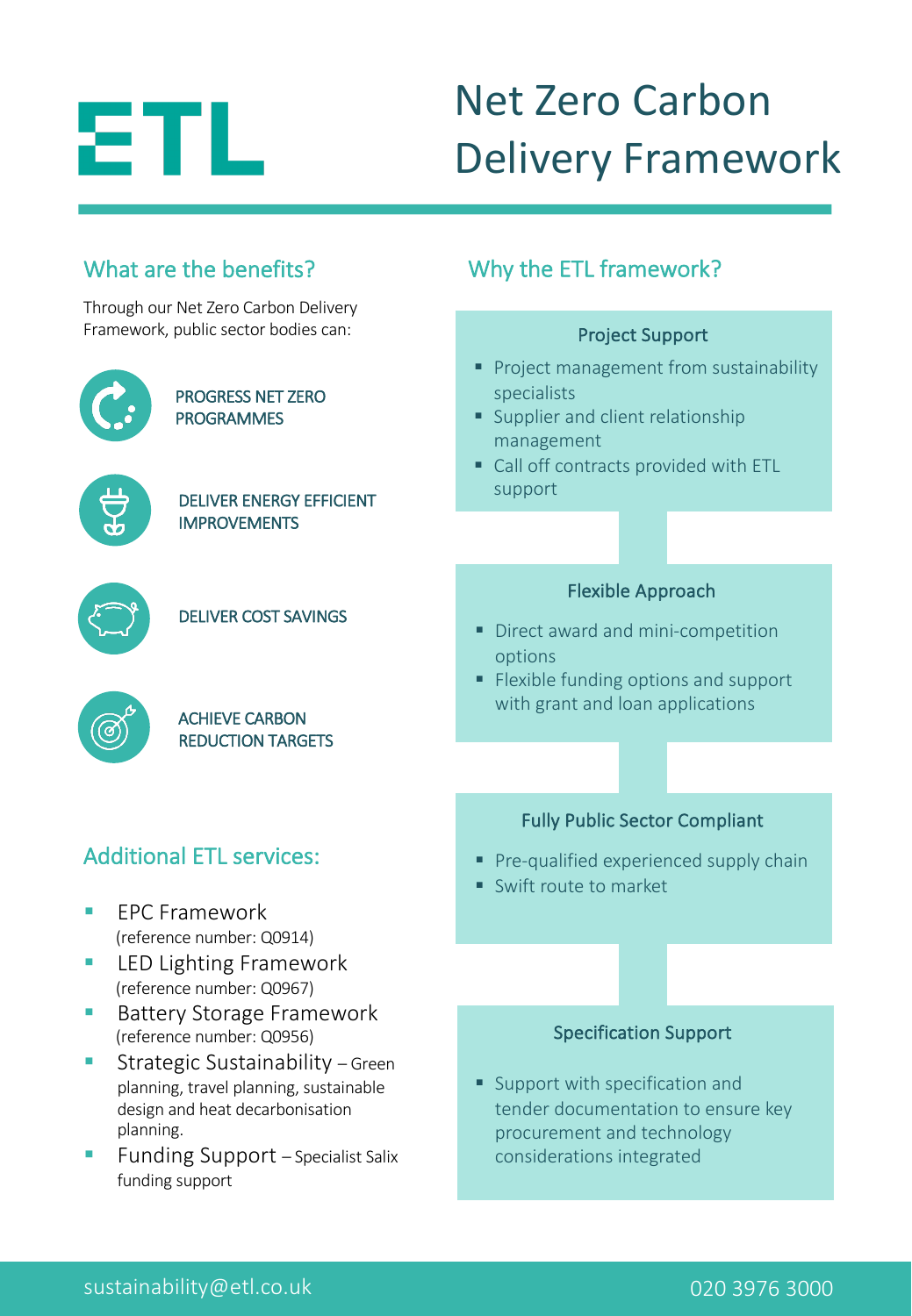

### Net Zero Carbon Delivery Framework

Our suppliers: